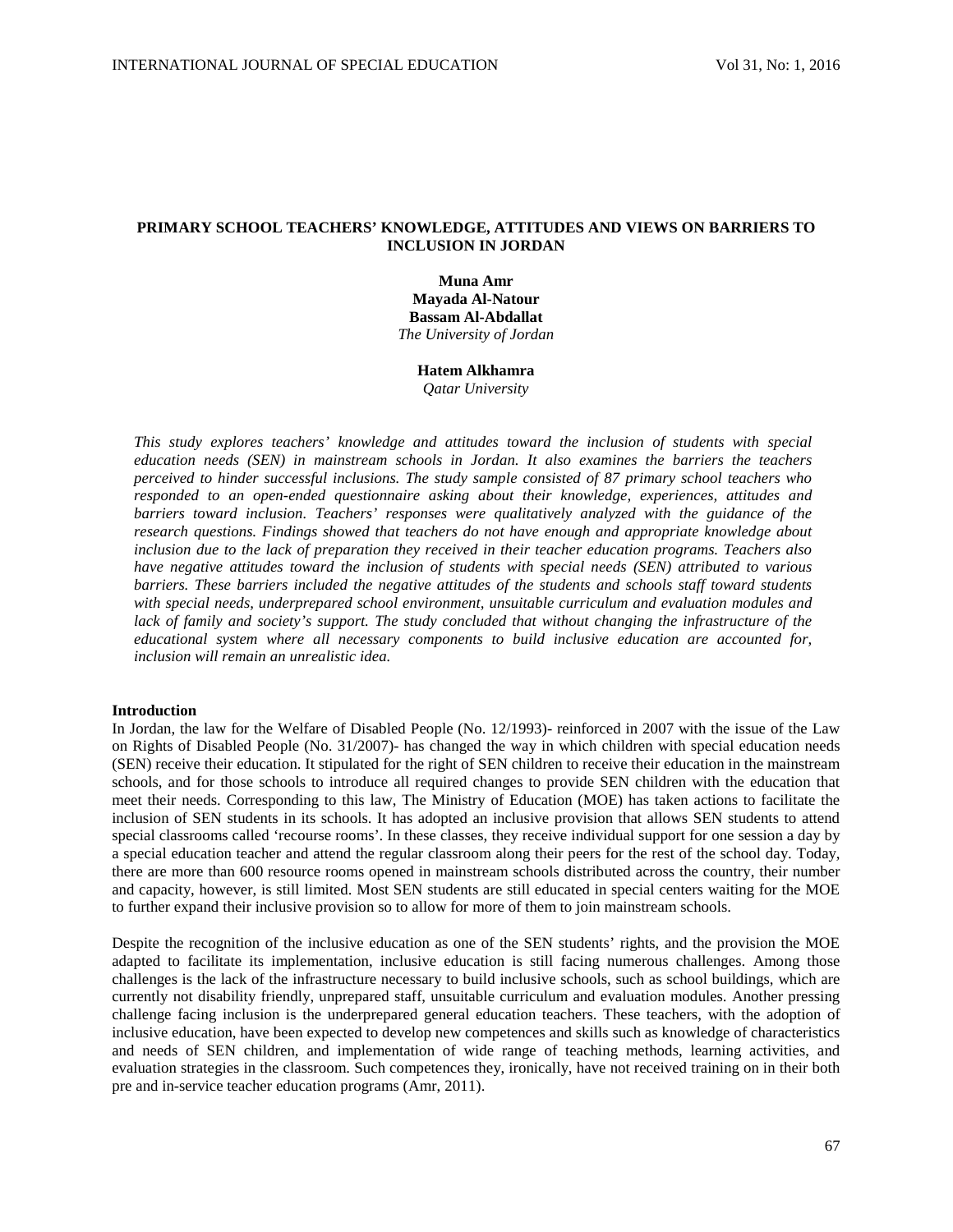Equally important to the development of the above competences, is the need for regular teachers to first develop positive attitudes toward working with SEN students. Teachers' attitude has been identified as a prominent factor toward the successful of inclusion (Varcoe & Boyle, 2013; Puri & Abraham, 2004). Pijl and Meijer (2002) explained that without regular teachers accepting the education of SEN students as a part of their job, they will often try to hold responsibility of those students to others, such as the special education teachers. Such problem, eventually, results in encouraging hidden exclusion in the school. This particular problem has been identified in Jordan. In a recent study investigated the collaboration between special and regular teachers in inclusive schools, regular teachers explicitly suggested that SEN students are the responsibility of special education teachers as they have better understanding of those students and their needs (Al-Natour, et al., 2015). Such result seems to reflect rather negative attitudes by general education teacher toward inclusion.

## *Mapping Out Regular Education Teachers' Knowledge, Attitudes and Views About Inclusion:*

Attitudes are important because they help making judgments and decisions, and hence direct our behavior and how we respond to attitude objects. Attitudes also influence the type of information we attend to and retrieve from memory, and hence the way we interpret the different things we encounter in the world (Ajzen, 2005; Petty & Cacioppo, 1996; Maio & Haddock, 2010). Therefore, the way teachers react to inclusion is, to great extent, influenced by the knowledge and experience they have about SEN students and inclusion. Research suggests that teachers, who possess sufficient and accurate knowledge about inclusion, have more positive attitudes toward it (Gilmore, Campbell & Cusakelly, 2003; Al Zyoudi, Al Sartwai & Dodin, 2011; Hakim, 2009).

Despite the importance of teachers' attitudes toward inclusion, several studies reported that regular teachers are not often in favor of it (Boer, Pijl & Minnaert, 2009; Gilmore, Campbell & Cuskelly, 2003; Shadreck, 2012; Tait & Purdie, 2000). For instance, Boer, Pijl & Minnaer (2009) reviewed 26 studies investigated regular primary school teachers' attitudes toward the inclusion of SEN students and found that most teachers hold either neutral or negative attitudes toward inclusion. Similar result was reached when reviewing the literature on teachers' attitudes toward inclusion in the Arab world, where Jordan is located and share with its countries cultural and historical contexts (Al Zyoudi, Al Sartwai & Dodin, 2011; Hakim, 2009; Gad & Khan, 2007).

Such negative attitudes toward inclusion encouraged researchers to investigate the reasons behind it. Various factors were identified which could be summarized in two domains; first, factors related to teachers' knowledge and preparations in the area of inclusion. Second, factors related to the educational environment and context.

As for the first domain, literature in this area suggests that developing positive attitude toward inclusion requires that teachers acquire sufficient knowledge about inclusive education. This knowledge includes learning about the characteristics of SEN children and how to utilize various teaching and evaluation strategies to correspond to students' diverse needs in the classroom. Accordingly, research demonstrated that teachers' negative attitude is partly ought to the insufficient or inaccurate knowledge that teachers have about SEN students or inclusion (Anati, 2012; Gad & Khan, 2007; Razali, et al., 2013; Shadreck, 2012). Gilmore, Campbell and Cuskelly (2003), for example, studied teachers' attitudes toward the inclusion of Down syndrome children and found that most teachers did not favor their inclusion as a result of the insufficient knowledge they have about those children and inclusion. Similarly, Al Zyoudi, Al Sartwai and Dodin (2011), examined pre-service teachers' attitudes toward inclusion and concluded that teachers hold negative attitudes toward inclusion due to the lack of knowledge and preparation these teachers received in the area of inclusion. On other hand, Ching, Forlin and Mei Lan (2007) found that teachers' attitude toward the inclusion of students with disabilities has improved after those teachers undertook a training course provided them with the required knowledge and skills they needed in order to work with SEN students.

As for the second domain, literature suggests that a learning environment that lacks the required resources and support, often leads to teachers become less accepting of the inclusion of SEN students. For instance, Gaad and Khan (2007) found that teachers working in Dubai mainstream schools do not favor inclusion due to their perceived lack of support and recourses. Those teachers also suggested their lack of appropriate instructional materials, sufficient time and large teaching load as prominent factors hindering the successful of inclusion. Also, Anati (2013) found that teachers in United Arab of Emirates (UAE) are more likely to support inclusion when certain factors are made available such as: the availability of specialized professionals to support teachers and students, the availability of necessary learning tools and sources, schools and classrooms design that facilitate the mobility of students with disabilities.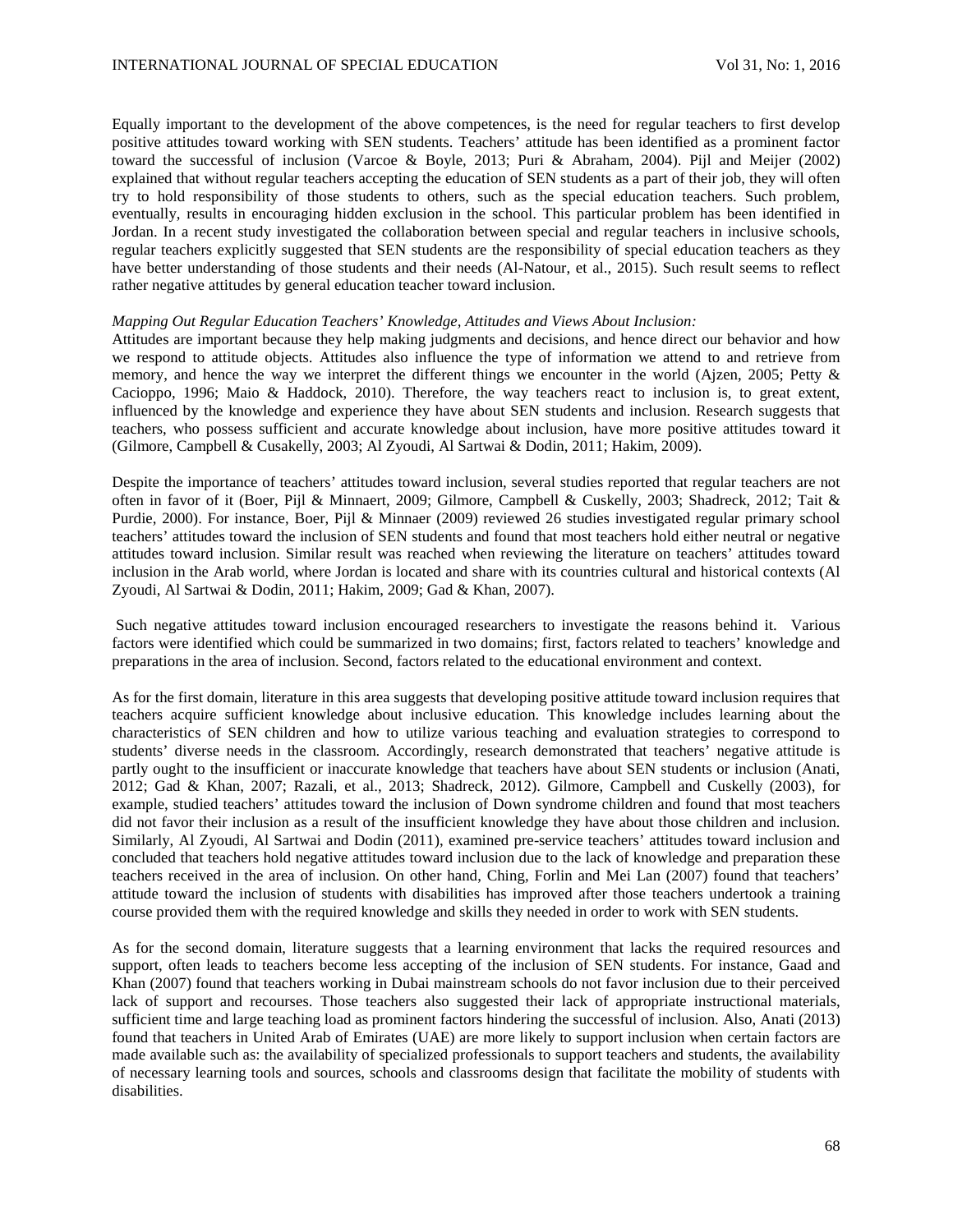Teachers' attitudes and views on barriers to inclusion might vary across cultures due to different contextual factors characterizing each education system. Therefore, the current study is opting to qualitatively examine teachers' attitudes toward inclusion and barriers to inclusion that are particular to the Jordanian context. Identifying those barriers is important in order to help the educational authorities developing an inclusive education system that correspond to the needs of both SEN students and regular teachers.

# *Research Questions and Design*

This study examines the regular teachers' knowledge, attitudes and views on the barriers to the inclusion of SEN students in mainstream schools in Jordan. It specifically set to qualitatively answer the following two questions: First: what do regular teachers know about inclusion and what are their attitudes toward the inclusion of SEN students in mainstream schools?

Second: what, from the teachers point of view, are the barriers toward realizing a successful inclusion?

### *Study Sample*

The study sample was chosen from those schools that have recourse room (special classes that support SEN students in the mainstream schools) in Amman as they are the ones that have SEN students enrolled in their mainstream classrooms. The primary school teachers in those schools were then contacted and those who had the experience teaching SEN students in their classroom were asked to participate in the study. Those who agreed to take part in the study were then asked to fill out the study open-ended questionnaire. The sample initially consisted of 107 primary school teachers (79 females, 28 males) working in 23 state schools in the city of Amman. The number of the returned and completed questionnaires was 87 (67 females and 19 males) forming the finale study sample.

All participants are primary school teachers teaching grades from first to sixth. All teachers held university degree in one of three areas: Maths, Arabic language, primary education (home class teacher), and have teaching experience ranged from 5-26 years.

# *Instrument and Data Collection*

To answer the research questions, an open-ended questionnaire was designed. This questionnaire included openended questions where the participants have a free space after each question to write their answers. This type of questionnaire has the advantage of allowing the respondents to express their opinions without being restricted by a set of limited responses to choose from. This questionnaire format allows the researcher to discover the responses the individuals give spontaneously, and avoid the bias that may result from suggesting responses to the individual (Reja, et al., 2003). The use of this type of questionnaire in this study was deemed to be advantageous. It gave each teacher the opportunity to openly expressing her/his attitudes toward inclusion and discussing the barriers that they face drawing on their own personal experience. This eventually provided a more in-depth understanding of those teachers' knowledge and attitudes toward inclusion in Jordan.

The questionnaire was designed inline with the aims and questions of the study. It included seven open-ended questions focused on asking teachers what do they know about inclusion, do they think it benefits the education system, what are their roles as regular teachers when teaching in inclusive schools, do they think it is possible to adopt an inclusive approach in schools and what are the challenges that impede achieving a successful inclusion. The questionnaire was accompanied with a cover letter stating the aims of the study and providing instructions for

teachers on how to fill it out. The questionnaire also included a personal information section where teachers provided information about their qualifications, teaching experience, age, and school name.

Data was collected with the help of a group of teachers who were enrolled in the learning disabilities diploma course at the University of Jordan. Those teachers helped in the sample recruitment as well as the questionnaire distribution. The data was collected over a course of three weeks during the second semester of the academic year. All returned questionnaires were transferred into a Microsoft document format to facilitate analyzing the data later on.

The data obtained from the questionnaire was analyzed qualitatively with the use of the thematic analysis method. This included reading through the teachers' response to the questionnaire and then developing a coding list. This list was then used to code the entire data. The coding list helped eventually identifying themes and sub themes that were then used to answer the study questions. For example, three main themes were identified in the study: teachers' knowledge about inclusion, teachers' attitudes toward inclusion and teachers' views on the barriers to inclusion. Teachers' responses concerning each theme were then placed underneath it providing the detailed results for that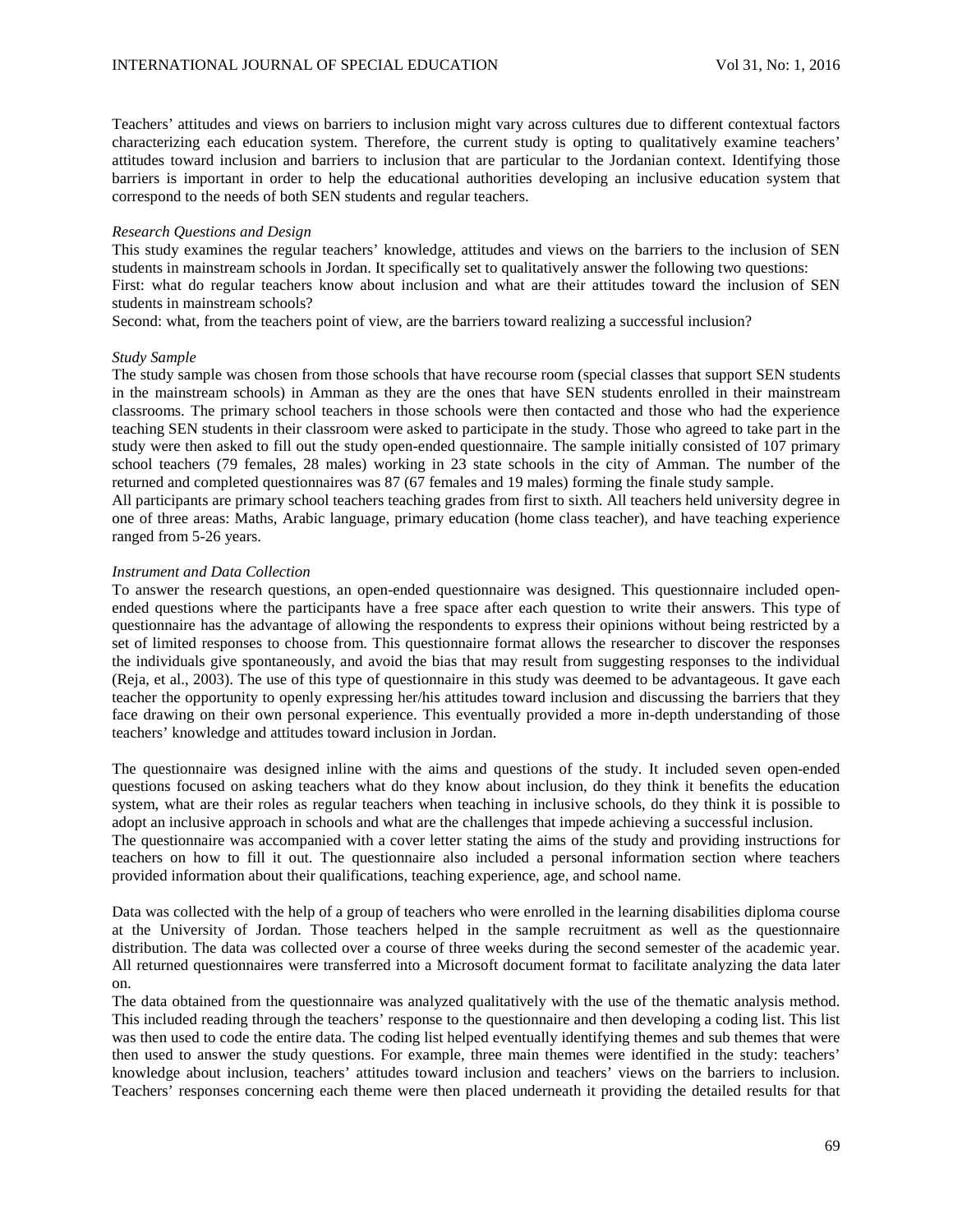theme. The first two themes were used to answer the first question and the third was used to answer the second question.

Later when presenting the results to answer each research question, the main theme was presented and quotes from the teachers' responses were provided to support the detailed results for the question.

## **Results and discussion**

*First question: Teachers Knowledge and Attitudes Toward the Inclusion of SEN Students:*

As stated above, it is evident that teachers' attitude toward inclusion is an important factor for successful inclusion. Teachers who hold positive attitudes toward the inclusion SEN students are more likely to support an inclusive learning environment in which students' diverse needs are met. (Brophy & Whittingham, 2013; Campbell & Cuskelly, 2003; Stella, Forlin & Mei Lan, 2007; Razali, et al., 2013; Shadreck, 2012). Therefore, this section presents the answer to the first research question which explores the knowledge and attitudes of regular teachers toward inclusion. It presents the results under two themes: teachers' knowledge about inclusion and teachers attitudes toward inclusion. Knowledge about inclusion is explored first as literature suggests that attitudes are influenced by the knowledge we already have about the attitude subject and whether or not this knowledge is sufficient and accurate.

*First theme: Teachers' knowledge about inclusion of SEN students***:** Teachers' knowledge about inclusion was explored through three aspects; what does inclusion mean, who benefits from it, and what are the roles of regular teacher in the inclusive classroom.

To research the first aspect, teachers were explicitly asked what does inclusion mean from their own views. Interestingly, teachers' answers were almost unified. With no exception, they all stated that inclusion means 'placing students with disabilities in regular classroom in mainstream school' T4. The word 'placing' was found across all teachers' responses to this question, indicating that teachers understanding of inclusion is limited to the physical placement of SEN students in the regular classroom.

Few teachers, on the other hand, particularly those who mentioned receiving training in the area of special education, added that inclusion also entails enabling social interactions between SEN students and their societies. For example, T29 said that 'inclusion is to include children with special needs in regular classroom which allow them to talk, play and make friends and eventually develop some interaction with their society'.

The above result conveys limitedness in teachers' knowledge about inclusion, perceiving it only as a physical placement of SEN students in regular classrooms. Their knowledge of inclusion does not include the changing of the learning environment, philosophy, pedagogy, curriculum, as well society in order to meet the needs of those students. It only hovers around the idea of the SEN students being for long isolated in special centers, and now being enabled to join mainstream schools. This view clearly does not reflect the real meaning of inclusion, which entails, in its very essence, creating a learning environment where the learning of all is facilitated.

To explore the second aspects of teachers' knowledge about inclusion, Teachers were asked about whom does inclusion benefit. All teachers explicitly stated that inclusion 'is for children with disabilities', T22. Teachers, in fact, were more concerned, when answering this question, about discussing which disabilities are more suitable for inclusion and why. Their responses were found to be interesting as it further helped understanding their knowledge about inclusion. Some teachers stated that inclusion is not suitable to all categories of disabilities as 'some of them could never benefit from the education provided in mainstream classroom', T20. They suggested that inclusion is only suitable to students with 'learning disabilities or visual, hearing and physical impairments', T15. Teachers justified the possibility of the inclusion of those disabilities on the premise that 'their intelligence level is not necessarily below average and therefore they may be able to learn what other students learn in the regular classrooms' T35, on condition that 'required facilities such as physical adjustments to school building and classroom and learning materials are made available' T65*.* 

Other teachers suggested that inclusion might be suitable for children with 'mild disability such as those with partial visual and hearing impairments and mild learning disabilities' T36. The severity degree of the disability here is important to determine the SEN students' suitability for inclusion as 'they may still have the ability to communicate and interact with other children and meet minimum requirement of the learning objectives taught in the classroom' T61'.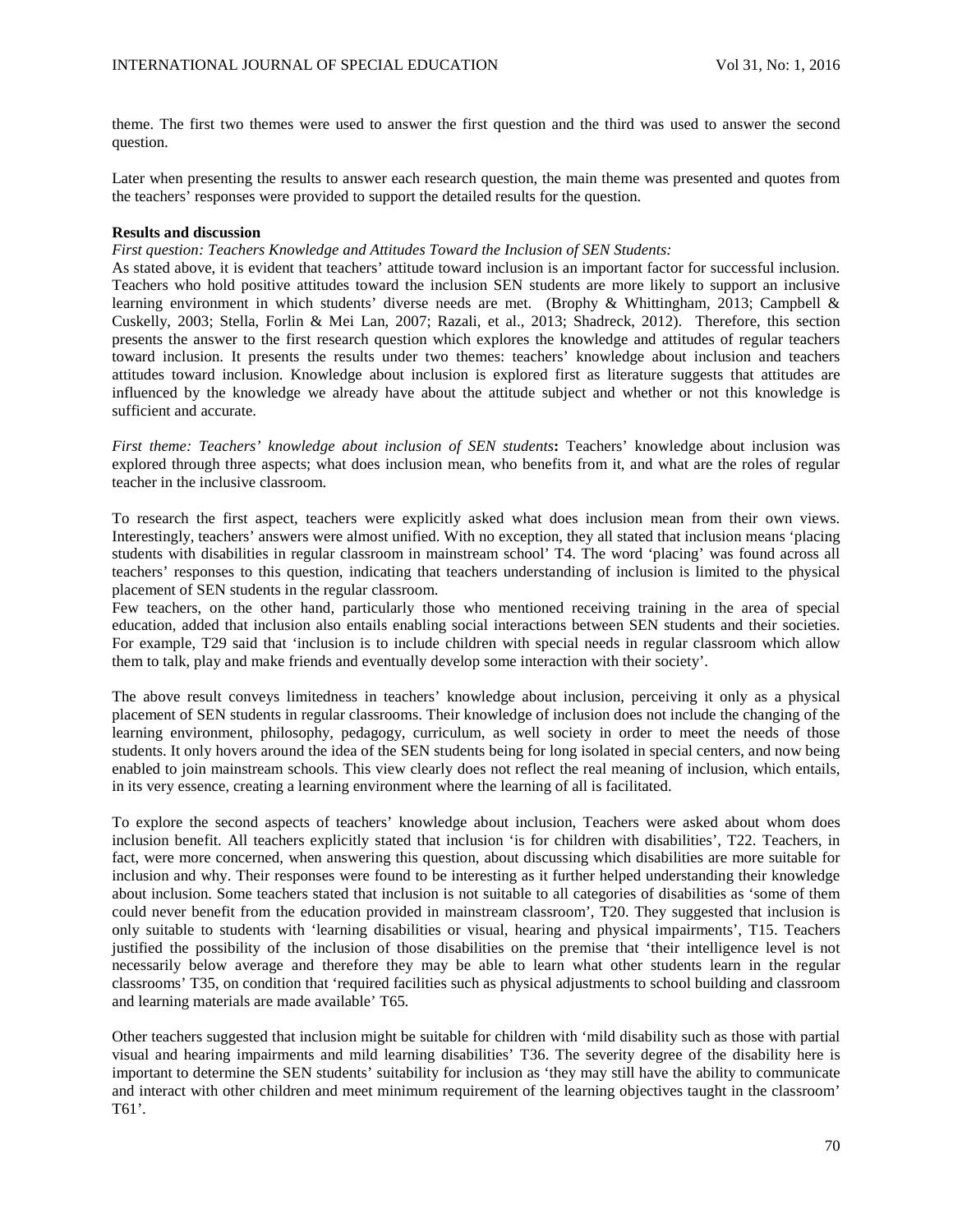As appears above, teachers perceive inclusion not to be suitable to all SEN students. It is only for those whom the nature and severity of their disability would not disable them from learning the content taught in the classroom. Such result explains why teachers think that inclusion is just placing SEN students in regular classroom. For them, the disability of those students should not interfere with the learning process in the classroom, implying that the students should fit the learning environment and not vice versa.

This result is consistent with the results of other studies which showed that teachers' attitudes toward inclusion varies according to the type of the student's disability. Teachers' attitudes become more positive toward the inclusion of children with mild disability because their characteristics and needs are not very different from their peers (Boer, Pijl & Minnaert, 2009). For example, Gad and Khan (2007) found that teachers are more in support of the inclusion of students with learning difficulties and dyslexia, but less willing to support the inclusion of students of severer disabilities such intellectual challenged, profound and multiple learning difficulties. Those teachers thought that such students lack skills needed to master the curriculum taught in the classroom. Shadreck (2012) also found that some teachers support the inclusion of SEN students but not those with sever disabilities and behavioral and emotional problems. Teachers, however, owe that to their lack of the appropriate training and skills to work with those students.

As for the third aspect examining teachers' knowledge about inclusion, teachers were asked about the roles of the regular teachers in inclusive classrooms. Most teachers suggested that their roles is to 'sympathize with SEN students and give more to them during lessons' T6, and 'be patient when teaching them and try to accept that they can not learn with the same speed as other children' T2. On the other hand, other teachers stated explicitly that they do not know what roles they are supposed to play when teaching SEN students, because they 'do not know much about the problems and needs of those students'. T40.

This result shows that teachers lack also the knowledge related to the fundamental part they are supposed to play as teachers in the inclusive classrooms. They perceive their role as to only sympathize with SEN students, and not to facilitate their learning process. Similar result was found by Gaad and Khan (2007), where teachers expressed their lack of knowledge about making instruction adaptation for SEN students be.

*Second theme: Attitudes of regular teachers toward the inclusion of SEN students***:** In order to explore teachers' attitudes toward inclusion, we asked them what do they think of the inclusion of SEN students and whether or not inclusion benefits those students. Responses of the majority of teachers showed that they do not favor inclusion. The reasons underlings this view, however, vary among those teachers. Some of them argued that SEN students, due to their disabilities, can not meet the learning requirements in the classroom. Other teachers suggested that SEN students have certain needs and require certain services that are not available in the classroom. Many of the teachers also thought that SEN students often have behavioral problems that can be disruptive to the leaning process in the classroom. Few other teachers thought that inclusion might expose SEN students, who may have certain physical and behavioral characteristics, to the humiliation and mockery of other students. These views are demonstrated in the following extracts:

*T15: I do not think inclusion is beneficial to the SEN students. From my experience, it is very difficult for them to engage with the learning activities taking place in the classroom and hence corresponding to the learning requirements and goals similar to their peers.* 

*T3: I do not think regular classroom is the place to educate students with special needs. These students often have needs and physical or medical conditions that require special services which are not available in regular classrooms.* 

*T66: Children with disabilities always have behavior problems. For example they scream sometimes in the middle of the lesson, or do not sit in their desks during the lessons. Such behavior disrupts other children and makes it difficult for me to maintain discipline in the classroom.* 

*T35: I think inclusion is not a good idea. Placing a student with disability with other students will expose him to their humiliation and insults.*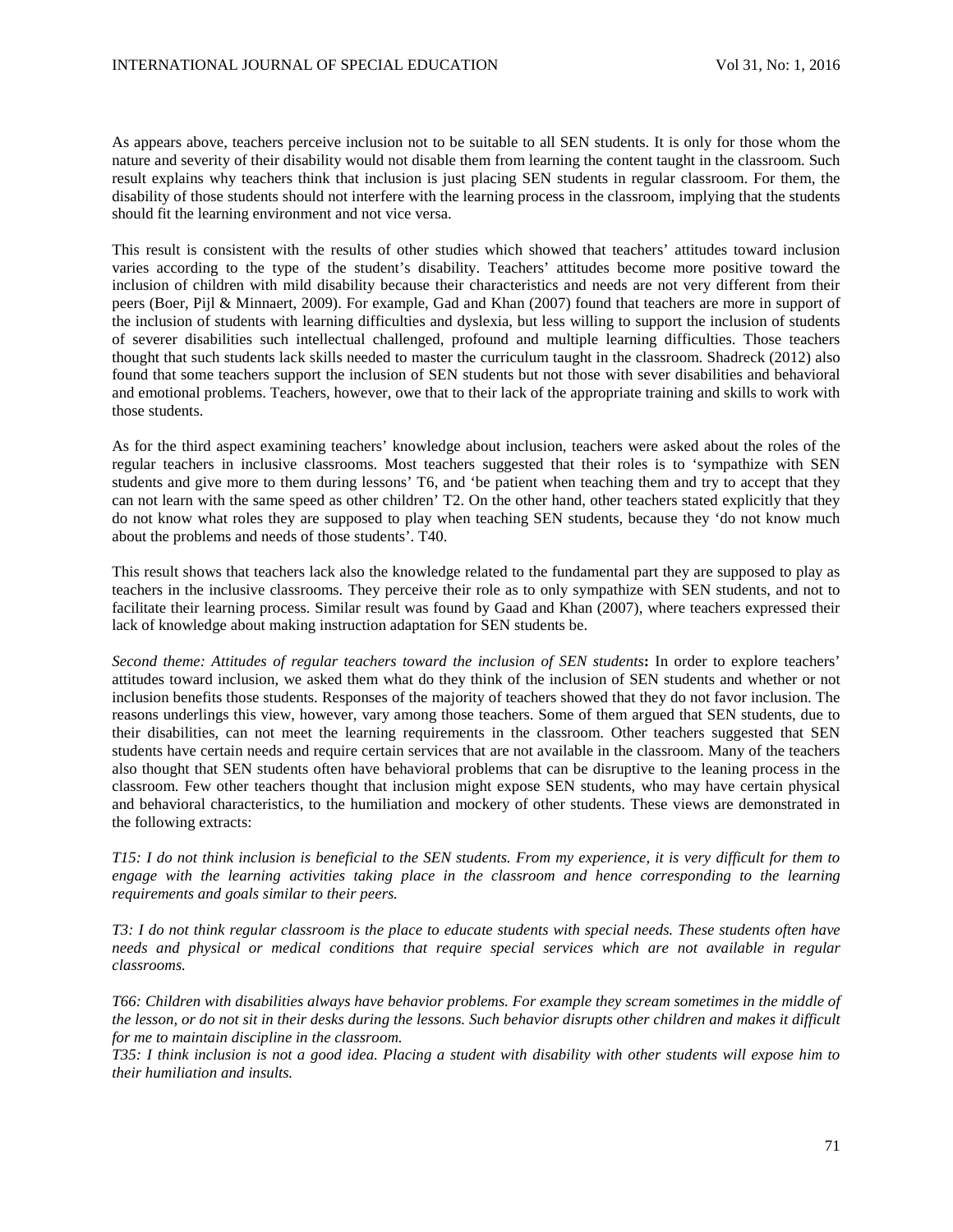This result coincides with the results of many studies, for example, Gaad and Khan (2007) found that mainstream teachers do not favor the inclusion due to various reason among them feeling that SEN students lack skills required to learn and master the learning content taught in the classroom. Also, Gilmore, Campbell and Cuskelly (2003), found that despite teachers in their study recognized the emotional, social and educational benefits of inclusion, the majority of them did not believe that mainstream classroom is the best place to educate children with down syndrome which might be explained by a perceived lack of support and resources for teaching those children in mainstream schools.

On the other hand, few teachers suggested that inclusion could have benefits to SEN students such as: 'boosting their self-confidence and remove negative stigmas usually attached to them' T1, 'helping the development of their social skills and relationships with other students' T2, 'helping them not feeling inferior to others and boost their self-esteem' T43, 'increasing the chances of social interactions' T37, 'changing the attitudes of school's personal and students toward disabilities and students with special needs' T9, 'changing the attitude of the society toward people with disabilities' T25.

Despite such rather important benefits teachers listed above, a close look at these benefits reveal two important issues: first, all these benefits are of social and psychological nature where SEN students' self confidence is boosted and social interaction is encouraged. As for the educational benefits, teachers do not seem to think that inclusion can also be beneficial to SEN students in this area too. Second, teachers discussed the benefits of inclusion but to SEN students only and not to any other parties such as other students, schools or society. This may suggest that teachers see inclusion as a mono approach that its sole goal is to only support SEN students. A rather limited understanding of inclusion which one of its goals is to improve the educational system in its different aspects so to achieve equality among all learners with or without special needs. Society also benefits when having all of its members actively participating in its economic, social and cultural development.

Not favoring the inclusion of SEN students by the teachers reflects their rather negative attitudes toward the inclusion of those students. However such attitude is justifiable on the premise of the very limited knowledge these teachers possess about inclusion and how it is implemented. Moreover, teachers' rather negative attitude toward inclusion is also linked to many existing factors that teachers perceive as barriers toward inclusion as next section demonstrates.

#### *Second question: Teachers' Perceptions on the Barriers Toward Inclusion*

This section demonstrates the answer of the second research question which explores the teachers' perception on the barriers that hinder inclusion. Barriers to inclusion are a key issue when discussing inclusion. Although inclusion may seem theoretically feasible, its feasibility is highly challenged when it is implemented on the ground. Studies showed that even when teachers favor inclusion and support it as a right of SEN students, they often express deep their concerns about implementing it due to several challenges and barriers that seem to jeopardize its success. (Anati, 2012; Dapudong, 2013).

Literature, in general, discusses barriers to inclusion at different levels; economical, educational, social and environmental. Such barriers, nevertheless, vary across cultures, and hence should be discussed with regard to the specific context in which inclusion is implemented. In this section barriers to inclusion in Jordan are explored from its teachers point of view. Teachers' views are particularly important because they are exposed to the day-to-day problems and challenges rising from adapting inclusive practice in schools (Meijer, Pijl, & Hegarty, 2002)

To explore barriers to inclusion, teachers in this study were asked explicitly to discuss the barriers they perceive to hinder implementing inclusion in their schools. Teachers suggested various barriers which were emerged in five sub-themes: 1) students' negative attitudes, 2) staff related barriers 3) environmental related barriers 4) scarcity of learning resources 5) unsuitable curriculum and evaluation modules, 6) family and society related barriers. These sub themes are discussed in the following:

*First:* students' negative attitudes toward students with disabilities*:* teachers suggested that students hold negative attitudes toward their SEN peers. This results in those students being unsupportive to their SEN peers and gradually developing ineffective relationships with them:

*T57: In my school, children hold negative attitude toward the disabled. For instance if I ask one of my student to set next to a student with disability they give me a sad face to show that they are unhappy to do it.*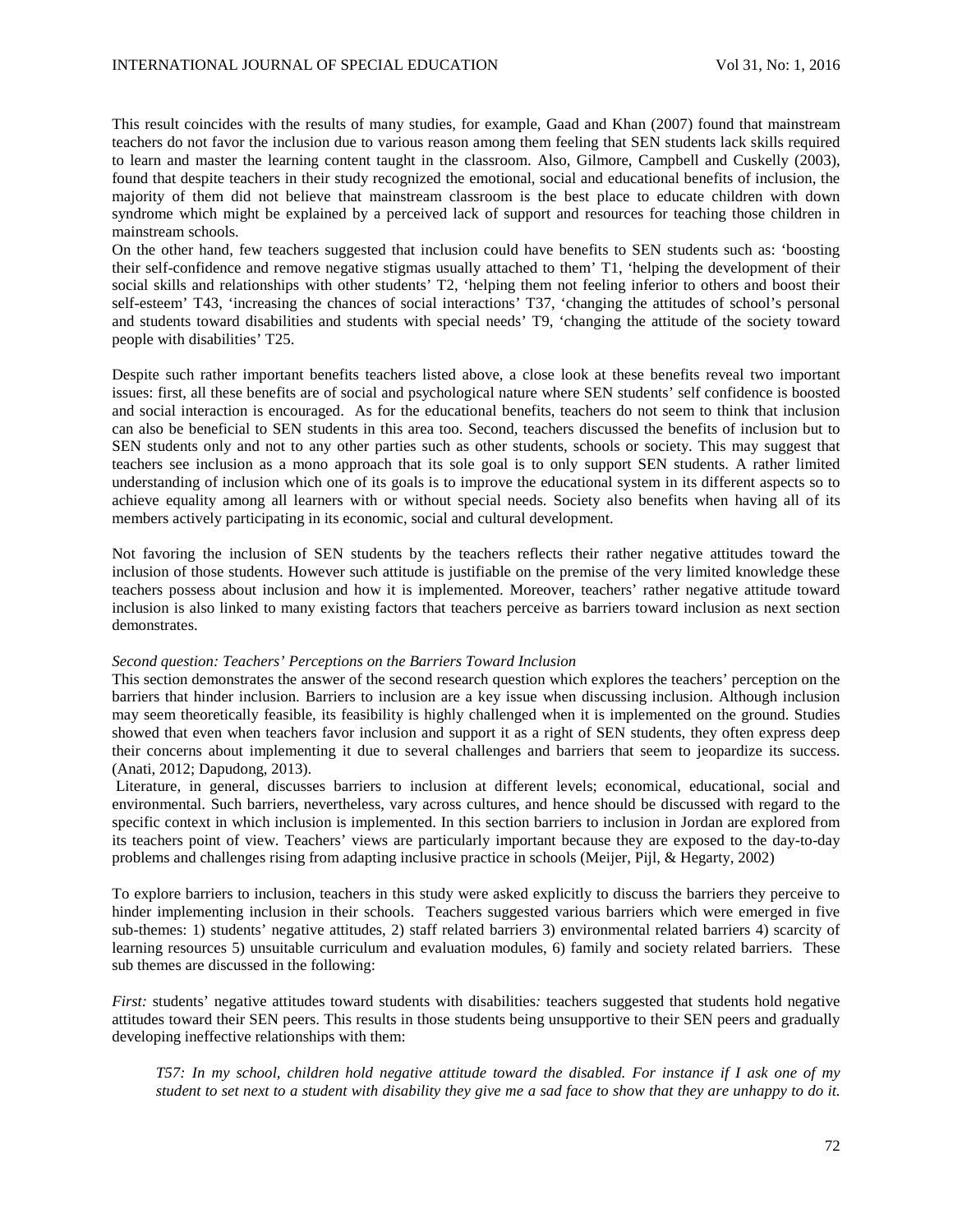*Also, when I ask my students to help a student with disability doing a worksheet they try to make excuses to avoid helping him.*

*T18: Our students still do not accept children with disability. This is resulting in exposing those children to all kind of insults and humiliation by their peers in the classroom.*

Perceiving the students' negative attitudes toward their SEN peers as a barrier to inclusion by the teachers is crucial. Teachers showed how attitudes are linked to our behavior where students' negative attitudes resulted in two behaviors: a) rejection to support their SEN peers in their learning process, and b) building a negative relationship with the their SEN peers. Both behaviors seem to adversely affect both SEN students and teachers: the SEN students who may develop psychological problem due to their peers' mistreatment and missing out on the valuable benefits of peers' learning. And the teachers by lacking the students' support they need to help their SEN students. In conclusion, such negative attitude the students hold toward their SEN peers creates a negative dynamics in the classroom and act as a barrier to achieve inclusion.

*Second:* Staff related barriers*:* teachers discussed here a number of barriers related to the school's staff. These, barriers included: underprepared teachers, staffs' negative attitudes toward inclusion, unclear roles and responsibilities of the school's staff working with SEN students including the regular teachers, special education teachers, head teacher, school counselor. These barriers are presented in the following extracts:

*T41: well, currently it is difficult to have children with disabilities in mainstream schools because schools' staff is not prepared to work with them. Teachers, for instance, do not know anything about the teaching strategies that are effective with those children. They also do not know how to tailor the curriculum and the different learning activities and materials to suit those children. I personally do not know how even to assess them! Should they be assessed like other children? I do not know!*

*T37: one of the problems is the school staff who is not ready to welcome children with disabilities in the school. For example, I do not know what are my responsibilities toward those children and neither do the other staff such as the special education teacher and school councilor. I always thought that those children are sole responsibility of the special education teacher and now they tell us that we also share this responsibility!* 

The above barriers to inclusion, suggested by the teachers, seem legitimate. Teachers' concern about their lack of preparation to work in inclusive classrooms is a pressing issue as found in different studies (Dapudong, 2013). A study, conducted in Jordan, showed that both pre and in service teachers education programs do not provide teachers with the required knowledge, pedagogies or skills that are necessary to work in inclusive schools. Such lack of preparation hinders their effectiveness as teachers and also leads to develop negative attitudes toward their SEN students and inclusion (Amr, 2011). A recent study also showed that there is no guidance provided by the educational authority or schools on the roles and responsibilities of both general teachers and special education teachers in inclusive classroom, which resulted in confusion among those teachers and led to a general belief that SEN students are the responsibility of special education teachers only (Al Natour, et al., 2015).

*Third:* Environment related barriers. Teachers suggested three barriers to successful inclusion that are related to school and classroom environment and resources: firstly, the large classroom size, which exceeds 50 students sometimes resulting in the time allocated to each student to be limited. Secondly, schools' buildings not being designed to be disability friendly. Thirdly, the lack of necessary learning resources and materials where available materials are either basic or insufficient:

*T19: schools are packed with children; in my school the number of students per classroom is about 50, which makes it impossible for teachers to allocate time for children who might need extra help. T33: School building is not prepared to suit children with disabilities. For example we have four-stories school building but no lifts in the school.* 

*T5: I think one of the barriers is not having any materials and resources that are important to help me diversifying the teaching strategies to correspond to the students' array of abilities and needs. When I teach reading and writing I only use the chalkboard which seems to be satisfactory to most of my students, but this will not be sufficient to students with special needs. I see their special education teacher, in order to facilitate their learning at the resource*  room, uses a variety of materials such as flash cards, magnetic letters and numbers, computer programs, stories,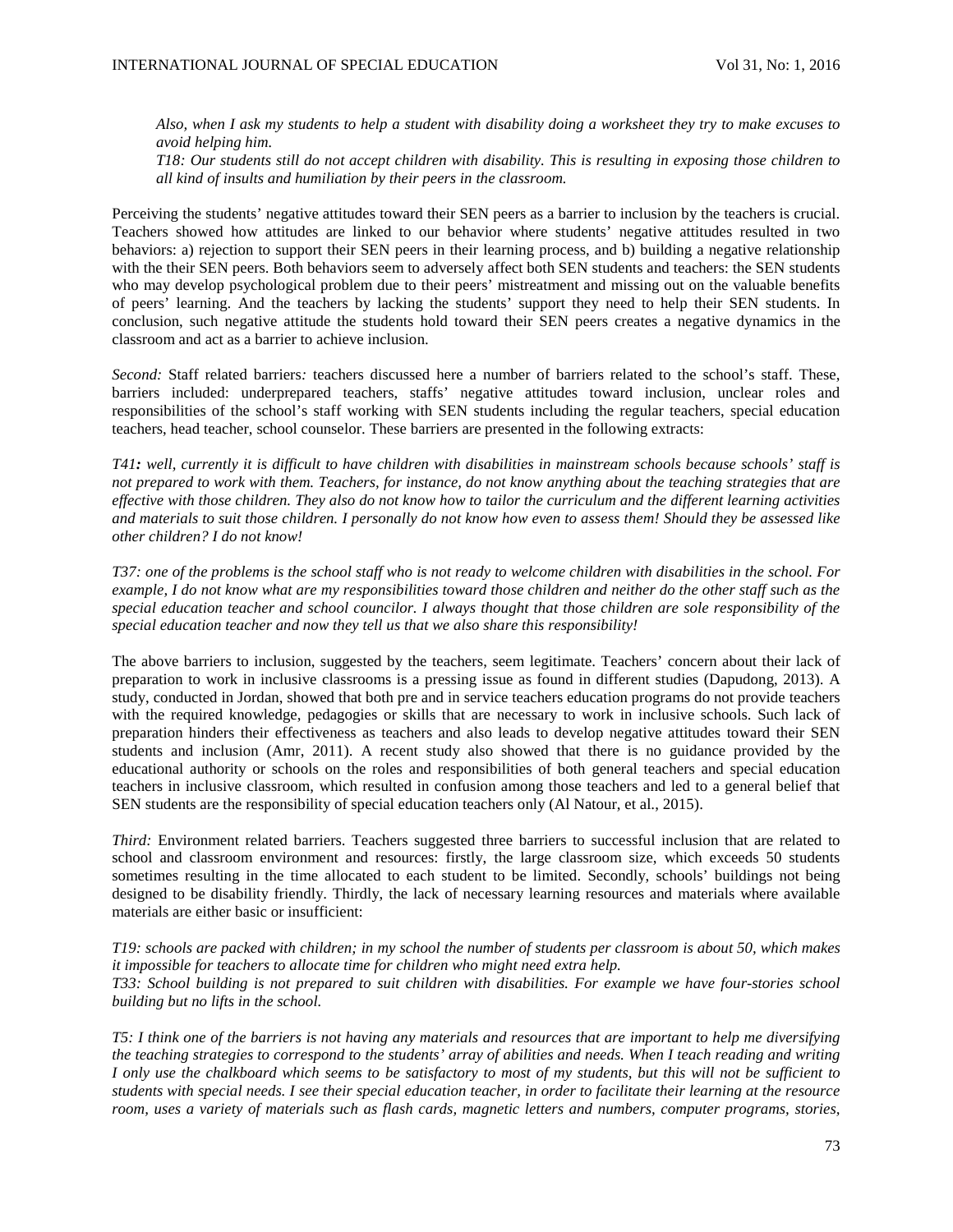# *etc. It will not be fair to those students to learn in my classroom unless my classroom is as equipped with learning materials as the resource room.*

Environmental related barriers, as teachers seem to argue, affect their ability to fulfill their teaching job limiting their ability to provide effective teaching to all students. Such barriers were also identified by different studies. For instance, Anati (2012) found that teachers are keener to accept the inclusion of SEN students when all necessary learning resources are made available and school buildings are designed to facilitate the mobility of SEN students. Similar result was also found in the Gad and Khan's study (2007), where teachers did not have positive attitudes toward inclusion due to the lack of resources and support. Teachers also found their large teaching load as an obstacle to work with SEN students effectively. Similarly, Shadreck (2012) found that in service teachers in Zimbabwe have negative attitudes toward inclusion because of the large classes and lack of resources and support.

*Fourth:* unsuitable curriculum and evaluation modules: teachers within this theme suggested a number of barriers that are related to the curriculum, its design, how it is taught and how learning outcomes are evaluated. For example, some teachers argued that the curriculum is dense and lengthy making it difficult for them do diversify its content to suite the wide range of student's abilities in the classroom:

*T4: the curriculum is very dense and long. I have a student with learning difficulties and he cannot follow what is taught in the classroom, it is too difficult for him and I do not know how to make it easier to him.*

Other teachers suggested that the curriculum must be fully taught and finished according to specific time schedule. This problem limits their ability to adjust the teaching pace to correspond to those who learn at slower pace.

*T16: children with special needs are slow in learning the content of the curriculum. I know that because I had a student with learning difficulty last year in my class and it was so difficult for him to follow the speed at which the lessons were taught. He ended up just sitting in his desk without really knowing what we are talking about. Of course I could not help him because I had too many children in my class and the time is really limited.*

Teachers also suggested that the educational evaluation to be another problem to face when teaching SEN students. They argued that evaluation is traditionally done at group level and learning outcomes are measured to all students with the use of the same methods and materials. The evaluation usually corresponds to the curriculum's content and designed without taking into consideration the SEN students and their characteristics and needs. Some teachers also argued that even if they want to diversify their evaluation methods to suite the characteristics of those students, their lack of the required knowledge and skills will not enable them to do it successfully.

*T51: I do not think the assessment criteria and methods we use suit those children with special needs. Frankly, I do*  not have any idea how school exams can be made to suite to everybody. What if I have a blind or deaf student or *someone who can not hold a pen to write?! How do we asses such students?! And do we use the same learning outcomes and criteria to assess them?! Certainly this issue needs to be addressed before thinking about the inclusion of such students.* 

Teachers concerns about the unsuitability of the curriculum are legitimate. In Jordan, the curriculum is the core of the educational process, and its effectiveness is measured by the extent to which the students achieve learning this curriculum. Teachers see the students' failure to achieve the required level of the curriculum as their own failure since they are the deliverers of this curriculum. Such problem will not be solved if the curriculum remains the way it is now, dense, lengthy and rigid. This obstacle was also identified by other studies. Gaad and Khan (2007) found that teachers do not prefer inclusion because SEN students lack skills needed to master the curriculum taught in the mainstream classroom.

*Fifth:* family and society related barriers: Teachers argued here that families and society play a fundamental role in hindering the implication of inclusion. They listed several barriers including: a) families' negative attitudes toward disability and inclusion, b) limited support and collaboration from families of SEN students, c) society limited collaboration and negative attitudes toward SEN students.

*T42: Families of children with disabilities are not supportive and do not collaborate with schools. I have in my class a student with learning disability and I want to see his parent to discuss his situation with them but they never reply*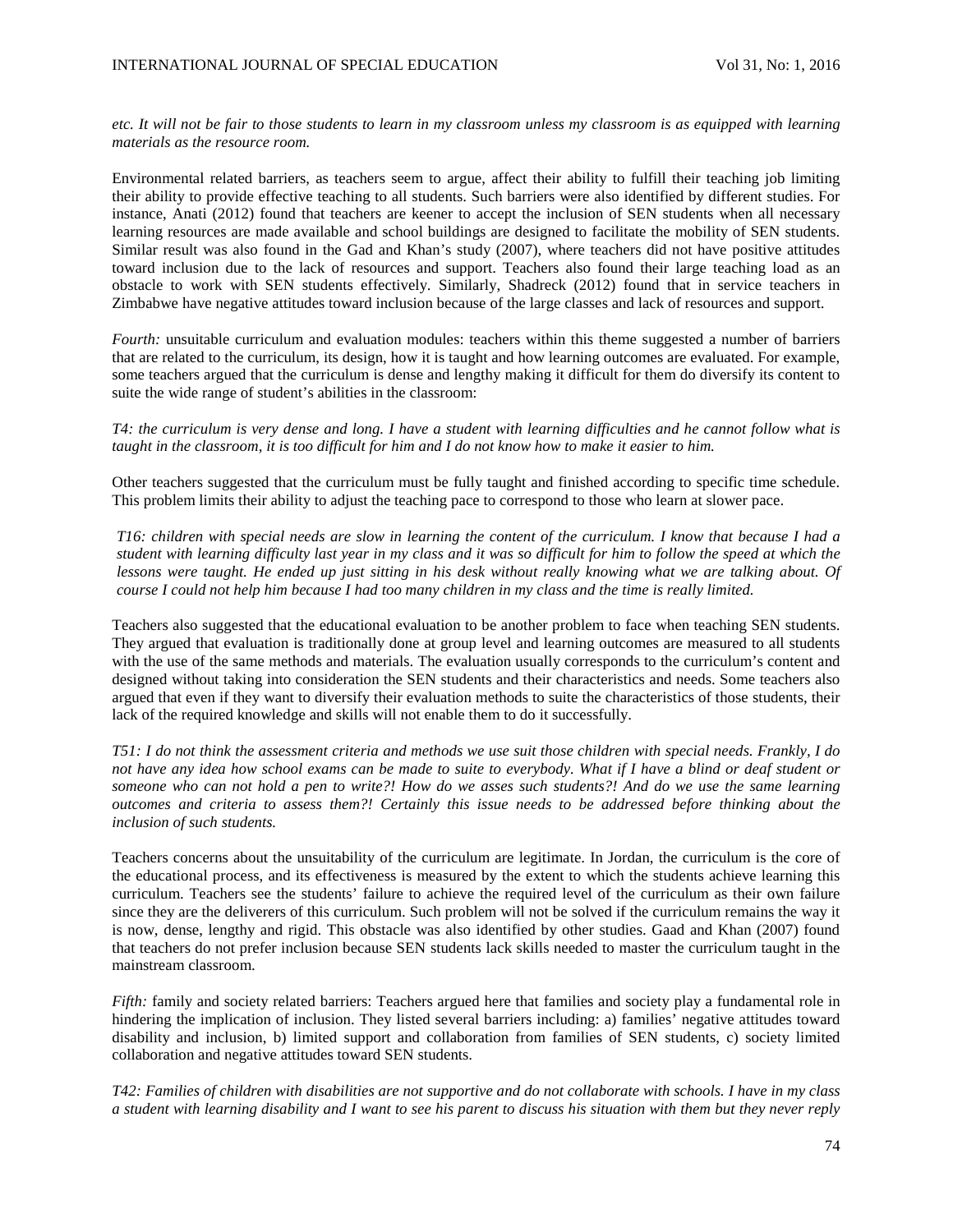*to my notes. This is a big obstacle because without their help, I do not think their child will be able to succeed in the school. Also, my job as a teacher of this child will be harder and less effective.* 

*T12: in my opinion, it is too early to talk about inclusion! The society still does not accept children with disabilities and they are still socially excluded. I am saying this judging from what I see in my school; the students, their*  families and staff all do not held positive attitudes toward children with disabilities. They may sympathize with them *and choose to be nice and supportive to such children sometimes but that is not what inclusion is or meant to be.* 

Teachers' responses show that they are aware of the important role the families and society need to play to support inclusion. They are aware that without such support their job as teachers is more challenging, and the effectiveness of the learning process of SEN students is less effective. Inclusion, after all, cannot be achieved by single effort, but the collective efforts of students, teachers, staff, families, and society.

In summary, teachers' responses about this set of barriers expressed their deep concern and confusion about working with SEN students. This concern expresses their reality working in an educational system that offers no structure and constituent components to support the inclusion of SEN students. Teachers, therefore, view inclusion as an unrealistic idea and its implementation is beyond the capacity of the education system.

#### **Conclusion**

The educational authority in Jordan has taken serious actions toward the inclusion of SEN students in mainstream schools. Nonetheless, the readiness of the educational system for inclusion has been in question. The aim of the current study is to provide more insight on inclusion but from the teachers' point of view. Teachers are known for being the agents of the education system; their knowledge, attitudes and experiences are all major factors contributing to the effectiveness of the educational process in schools. The success of the inclusion of SEN students is, as the literature shows, is attributed to teachers whether they have the expected knowledge and attitudes to work with SEN students or not. Therefore, the current study explored whether teachers have enough knowledge and positive attitudes toward inclusion and what are the barriers they perceived to hinder the process of inclusion.

The findings of the study revealed deep concerns by those teachers about inclusion. Teachers expressed their limited knowledge about inclusion and SEN students, owing that to their lack of preparation in this area. Consequently, teachers' attitudes toward inclusion were not particularly positive, which is also explained by the different barriers they viewed to affect the realization of successful inclusion. Teachers discussed different sets of barriers including the negative attitudes of students toward their SEN peers, underprepared school staff, underprepared environment where schools are not well designed and resourced to support the inclusion of SEN students, unsuitable curriculum and evaluation methods and finally the negative attitudes of the family and society toward inclusion.

All the above findings are in line with the literature discussed the inclusion of SEN students, (see: Gaad and Khan, 2007; Anati, 2013, Pijl and Meijir, 2002; Gilmore, Campbell & Cuskelly, 2003). Nevertheless, teachers, in this study, mapped out the specific barriers that they perceived to be salient in the Jordanian context and affect them and their students.

Understandings teachers' attitudes and perceived barriers to inclusion is crucial. It invites the educational authority and those involved in the educational process to revisit their inclusive education agenda. This study recommends that more attention is given toward building an infrastructure that fosters inclusion. This includes; including all required knowledge and skills related to inclusion and SEN students in teacher education programs, improving the learning environment, including school buildings, resources, and classroom size, reconsidering the current curriculum and evaluation models. The curriculum needs be more flexible and less dense to allow teachers diversifying its contents to suite all needs in the classroom. Providing clearer instructions on the different roles school staff are expected to play and how they can collaborate in inclusive schools. Finally, inclusion will not be successful without changing the attitudes of all those involved in the educational process, including students, teachers, schools, families and society. To make inclusion works, all these parties need to take part in it and provide their support, otherwise inclusion will remain, as the teachers in this study liked to describe it, an unrealistic idea.

### *Study Limitation*

This study was limited by two different factors. First, the study sample was not randomly selected limiting the possibility of generalizing the results of the study across the country. This limitation was not to be avoided, however, as the finance for the study was limited and schools and teachers participation was optional. This rendered many schools and teachers not taking part in the study. Second, the study utilized an open-ended questionnaire as a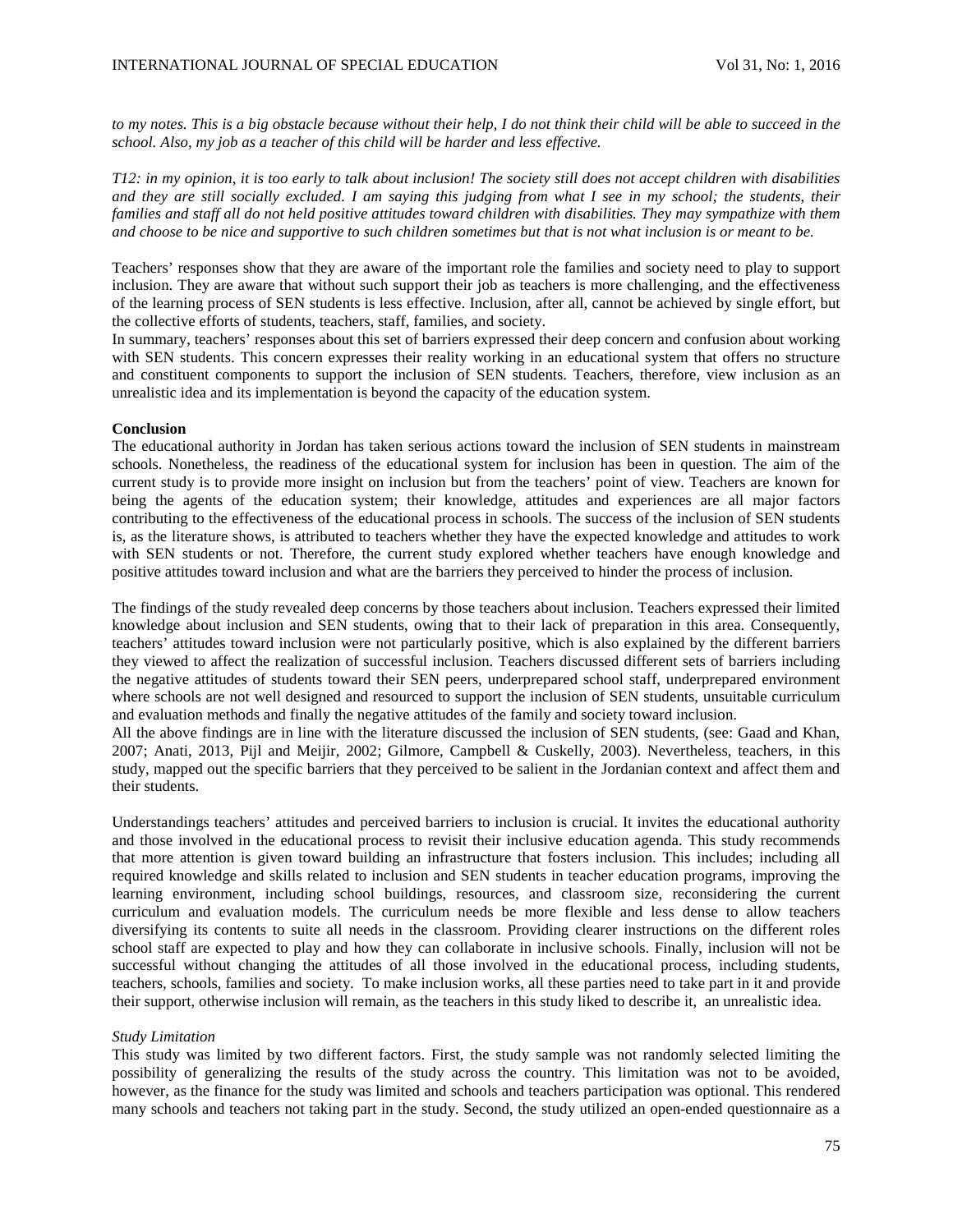method of data collection. Though this method is useful when the aim is to survey the teachers' perceptions on inclusion, a use of a face-to-face interview could have served the study's aims better. This method provides more detailed and in depth data and allows the researcher to ask more questions when needed. Using a face-to-face interview was not possible though because it is costly and requires ample time for data collection and analysis.

## *Future Research*

This study provided an overall picture of teachers' knowledge, attitudes toward inclusion and the barriers they perceived to hinder its implication in the capital city of Amman. Future research, however, could consider including teachers from other districts and cities in the country where different barriers may be identified that differ from those found in Amman. Also, a future research could examine the knowledge and attitudes of schools personal and families toward inclusion to provide more information about these important parities that influence the successfulness of inclusion. A continuation of this study could also explore the impact of a training program in the area of inclusion on the knowledge and attitudes of teachers toward inclusion. Such study could invite teachers to enroll in an in-service program that provides teachers with skills they need to work with SEN students in mainstream schools.

# **References**

Al Zyoudi, M., Al Sartwi, A., & Dodin, H. (2011). Attitudes of Pre-service Teachers towards Inclusive Education in UAE and Jordan: a comparative study. International Journal of Disability, Community & Rehabilitation. 10 (1). Retrieved from www.ijdcr.ca/VOL10\_01/articles/alzyoudi.shtml.

Ajzen, I. (2005). *Attitudes, personality and behavior.* Berkshir, England: Open University Press.

Al-Natour, M., Amr, M., Al-Zboon, E., & AlKhamrah, H. (2015). Examining collaboration and constrains on collaboration between special and general teachers in mainstream schools in Jordan. *International Journal of Special Education, 30* (1), 1-14.

Amr, M. (2011). Teacher education for inclusive education in the Arab world: the case of Jordan. *Prospects*, 41 (3), 399-413.

Anati, N. (2013). The pros and cons of inclusive education from the perceptions of teachers in the United Arab of Emirates. *International Journal of Research Studies in Education, 2* (1), 55-66.

Anati, N. (2012). Including students with disabilities in UAE schools: A descriptive study. *International Journal of Special Education, 27* (2), 1-11.

Boer, A., Pijl, S., Minnaert, A. (2010). Attitudes of parents towards inclusive education: a review of the literature. *European Journal of Special Needs Education, 25* (2), 165-181.

Booth, T. (2000). Progress in inclusive education. In H. Savolainen, H. Kokkala, & H. Alasuutari (Eds.), *Meeting Special and Diverse Educational Needs: Making Inclusive Education a Reality* (pp. 17-30). Helsinki, Finland: Department for Foreign Affairs & Development.

Brophy, A., & Whittingham, J. (2013). Teachers' perceptions of the inclusion of children with hearing loss in general education settings. *American Annals of the Deaf, 158* (1), 63-97.

Ching, S., Forlin, C., & Mei Lan, A. (2007). The influence of an inclusive education course on attitude change of pre-service secondary teachers in Hong Kong. *Asia-Pacific Journal of Teacher Education, 35* (2), 1610179.

Dapudong, R. (2013). Knowledge and attitudes towards inclusive education of children with learning disabilities: The case of Thai primary schools teachers. *Academic Research International, 4* (4), 496-512.

Gaad, E., & Khan, L. (2007). Primary mainstream teachers' attitudes towards inclusion of students with special educational needs in the private sector: a perspective from Dubai. *International Journal of Special Education*, 22 (2), 95-109.

Gilmore, L., Campbell, J., & Cuskelly, M. (2003). Developmental expectations, personality stereotypes, and attitudes towards inclusive education: community and teachers views of Down syndrome. *International Journal of Disability, Development and Education, 50* (1), 65-76.

Hakim, A. (2009). Primary and secondary teachers' attitudes toward inclusion in public schools of Mekkah. (In Arabic). *Journal of faculty of Education, University of Binha*, 19, 190-214.

Maio, G., & Haddock, G. (2010). *The psychology of attitudes and attitudes change*. London: Sage Publication.

Shadreck, M. (2012). Bachelor of education in service teacher trainees' perceptions and attitudes on inclusive education in Zimbabwe. *Asian Social Science, 8* (13), 227-232.

Petty, R., & Cacioppo, J. (1996). *Attitudes and Persuasion: classic and contemporary approaches.* Colorado: Westview Press.

Pijl, S., & Meijer, C. (2002). Factors in Inclusion: a framework. In S. Hegarty, C. Meijer, & S. Pijl (Eds.), *Inclusive Education: A global Agenda* (pp. 8-13). London: Routledge.